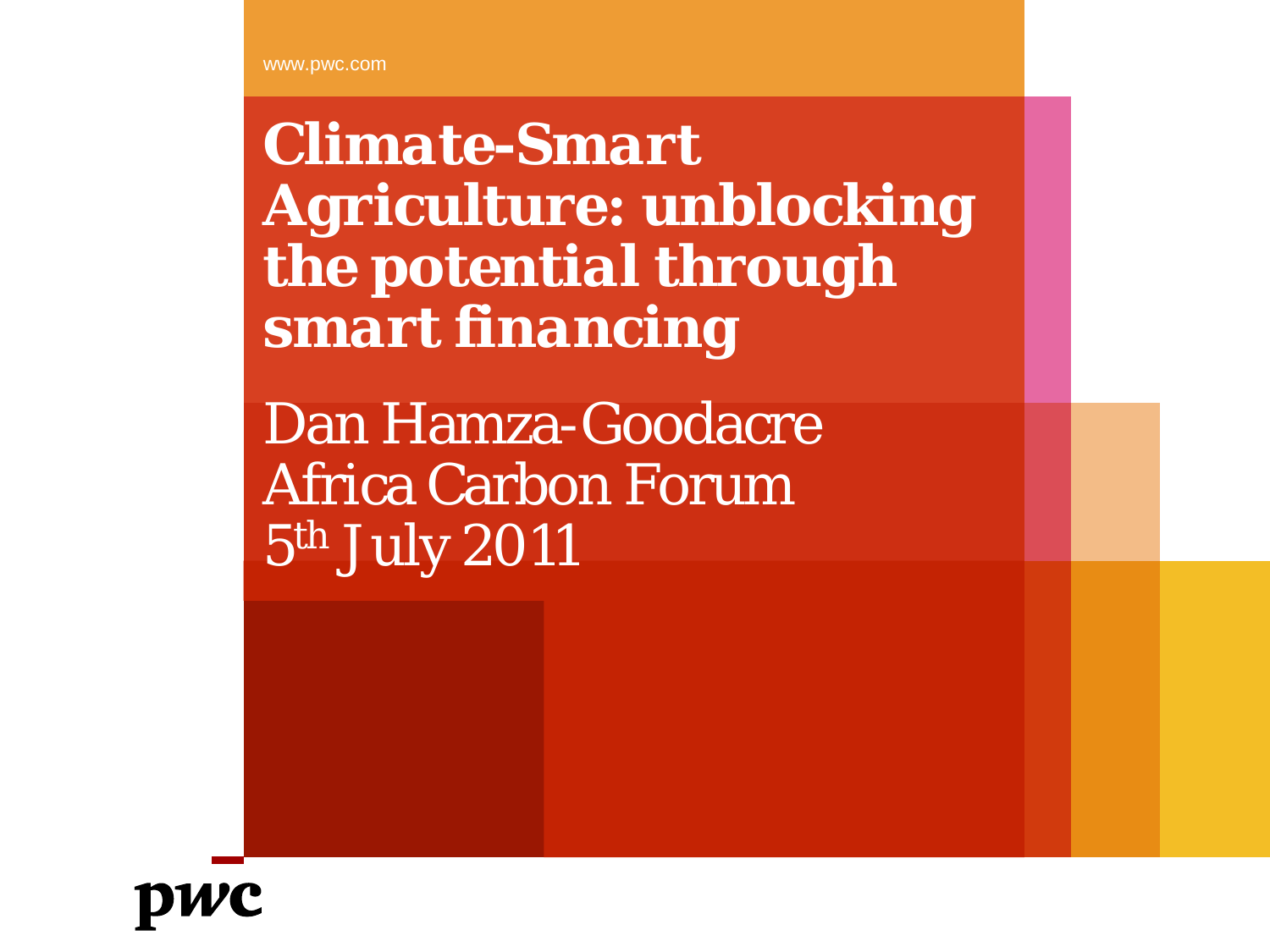## *CSA: the scale of the market opportunity*

• Carbon markets have the potential to generate significant funding for CSA

 ${}^{s}2.678m$ 

• However ineligibility criteria for certain credit types is restricting demand in key markets:

|                                                                | Scheme/<br>market | <b>Eligible AFOLU</b><br><b>activities</b>                                                                    | <b>Ineligible AFOLU</b><br><b>activities</b>                   |
|----------------------------------------------------------------|-------------------|---------------------------------------------------------------------------------------------------------------|----------------------------------------------------------------|
| <b>EU ETS</b><br>$^{\circ}118,474$ m<br>Other ETS <sup>1</sup> | <b>CDM</b>        | •manure management<br>• urea offset<br>$\cdot$ A/R<br>•bio-energy                                             | •REDD<br><b>•soil carbon management</b>                        |
|                                                                | <b>EUETS</b>      | •manure management<br>•urea offset<br>•bio-energy                                                             | $\bullet$ REDD<br><b>•soil carbon management</b><br>$\Delta/R$ |
|                                                                | <b>Voluntary</b>  | •Manure management<br>•urea offset<br>$\cdot$ A/R<br>•REDD<br><b>soil carbon</b><br>management<br>•bio-energy |                                                                |
| $^{\$}4,348_{\mathrm{m}}$                                      |                   |                                                                                                               |                                                                |

- Will future compliance markets present opportunities?
- What is the size of the low carbon commodity market?
- NAMAs and other national schemes

Fig 1. Scheme value comparison

> secondary markets

 $$17,543$ <sub>m</sub>

Voluntary

\$338m

Л  $^{s}354m$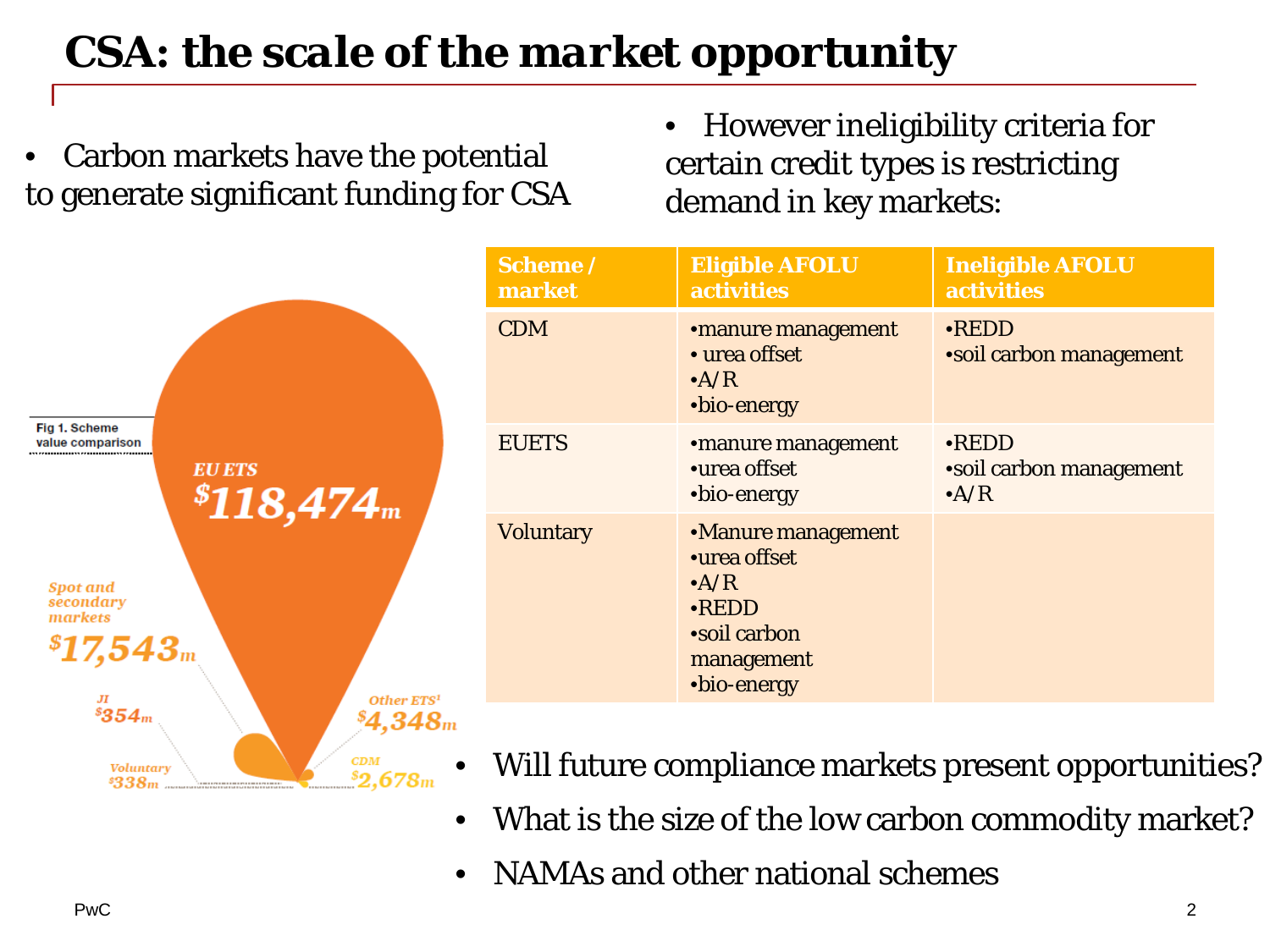## *Barriers to investment in CSA in Africa*

## **Traditional**

**investment barriers**: • Market access

- Infrastructure
- Start-up costs
- Skills and knowledge
	- •Land tenure •Low productivity
	- Market volatility
	- Harvest risk
- Small-scale/insufficient economies of scale

Lack of knowledge of CSA methods

> Expectations about carbon revenue

Lack of suitable carbon methodologies

Short-term opportunity cost of CSA practice adoption

PwC

Permanence issues

**Uncertainty** over compliance market opportunities

Low voluntary market carbon price

High MRV and transaction costs

**Early stage CSA investment is risky, which raises the minimum return required**

3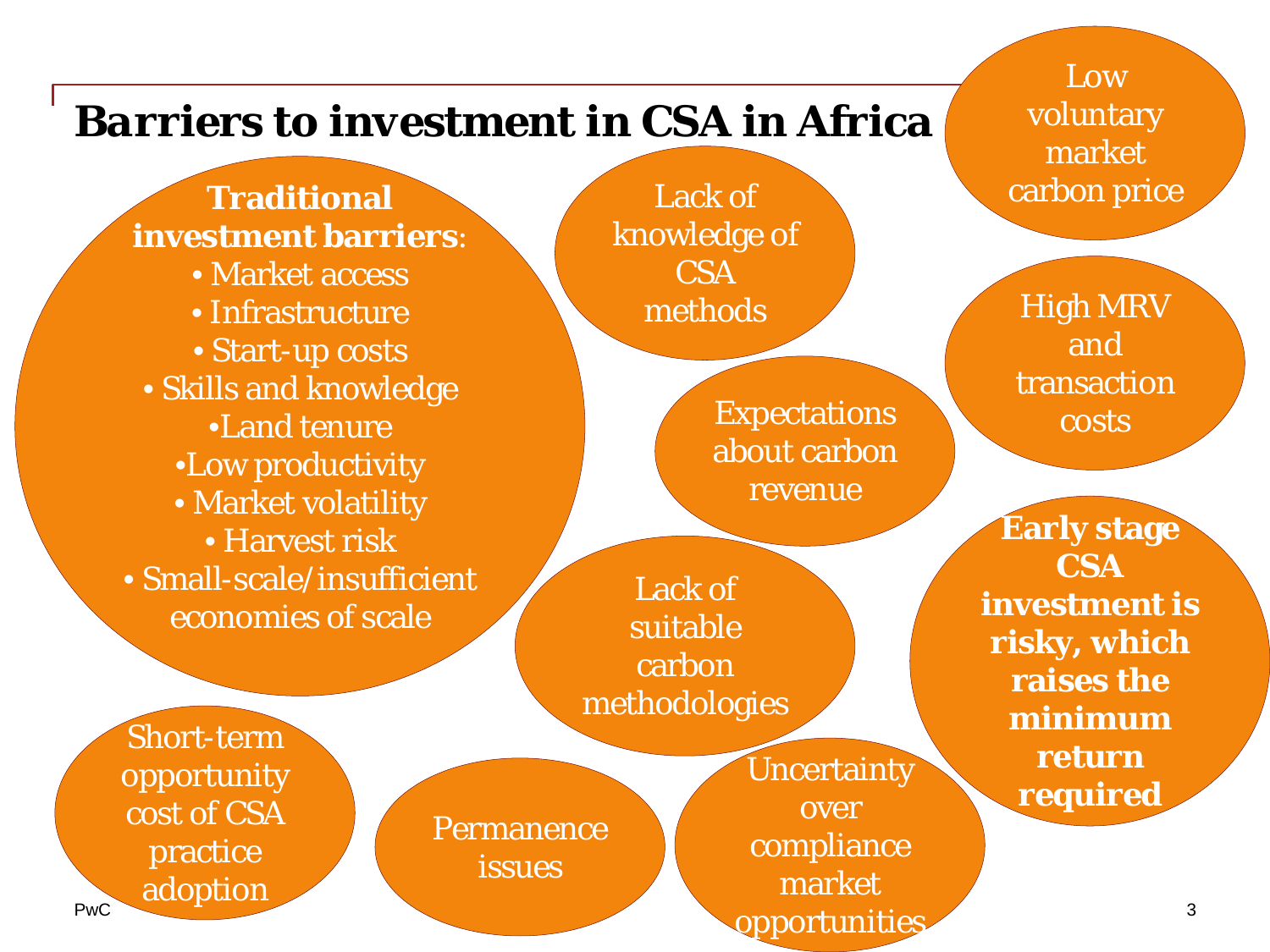## *Enabling actions to scale up CSA investment in Africa*

#### **1. Get the basics in place**

Donor/host govt finance as 'patient capital' to help farmers overcome barriers to entry (e.g. extension services)

#### **2. Create PPPs (blend sources of finance)**

To leverage private equity - funds structured to deliver commercial RoI *AND* climate-smart agricultural development

#### Upside sharing can replenish funds

Debt: partial risk loan guarantees can transfer credit risks from lender to guarantor (public body/insuror)

Public support <u>declines overtime</u>. Success = no support!?

#### **3. CSA specific needs**

CSA carbon methodologies and low cost MRV systems that support landscape approaches (and the REDD+ interface)

Donor supported "proof of concept" project development to inform compliance market legislation/'investment ready'

Understand the size of the <u>low carbon commodity market</u>  $4\,$